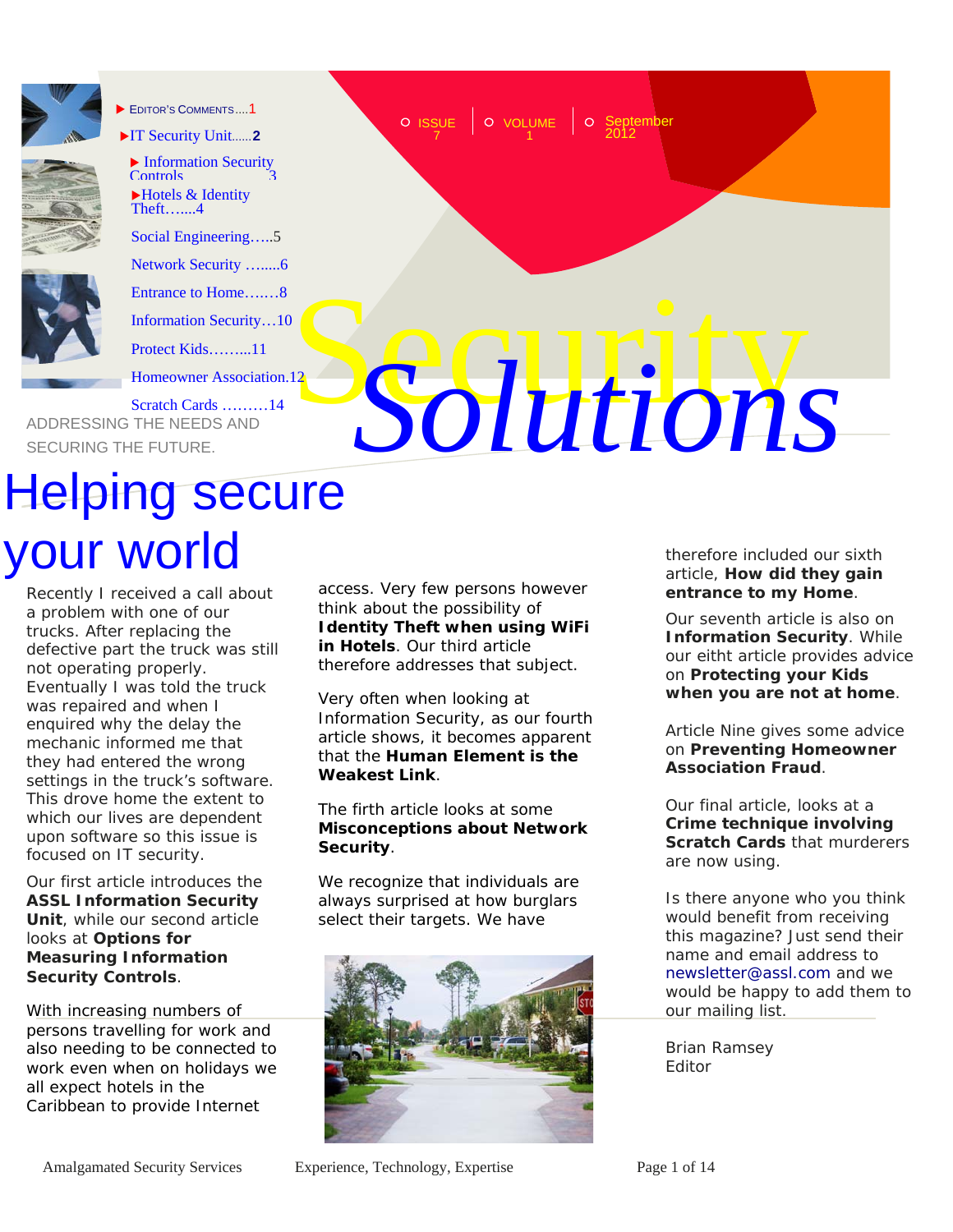#### <span id="page-1-0"></span>**ASSL Launches Information Security Unit**

Amalgamated Security Services Limited is please to introduce our newest Business Line **–** the **Information Systems, Security & Intelligence Business Unit**; herein referred to as ISSIBU.

In Today's world, Information Technology lies at the heart of every business. No longer is IT merely for producing the Accounts, it is how the business communicates, how it tracks its performance, how it plans each action, how it records it activities. Information Technology today is a resource that is critical for the survival and success of every business.

As with every resource there are risks; disruptions to the availability of the resource can cripple a business, competitors gaining access to the information can out maneuver a company, criminals gaining access to the network can steal millions or cause a company to lose millions. Just as there are security measures for the protection of physical resources, so too there are security measures for the protection of Information Technology and for tracking illegal attempts at accessing that information.

The protection of Information has evolved to include nextgeneration mechanisms – inclusive of Cyber-Analytics, Cyber-Forensics, Electronic Fraud and Forensics and Bio-Informatics within the whole sphere of Cyber

Risk/Intelligence.

To help companies protect and deal with the risks to their Information Technology, Amalgamated Security has launched its newest Business Line – the Information Systems, Security & Intelligence Business Unit (ISSIBU). The Unit provides companies with comprehensive and allencompassing IT Solutions for their operations.

This unit specializes in Information Security and Cyber Intelligence activities as well as traditional core Information Technology services. We are confident that our keen knowledge of the Security industry has helped us develop solutions that answer the needs of companies.

Among the services we offer are;

- 1. IS Fraud & Forensics Managed Services
- 2. Security Incident Management
- 3. Enterprise Security **Consulting**
- 4. Social Networking & Web 2.0 threats
- 5. Website Protection
- 6. Cloud Cyber Security and Compliance
- 7. Countermeasures & Threat **Assessments**
- 8. Data Recovery & Business **Continuity**
- 9. Mobile Device Protection and Hardening
- 10. Unmanaged Mobile Devices
- 11. Critical Data and Infrastructure Protection
- 12. Audit, Compliance & Internal Controls
- 13. Crytographic Key

Management

- 14. Technical Security Re-Architecture
- 15. Network & Security Operation Centres
- 16. SAP & ERP Security Guidance

ISSIBU has compiled an expertly qualified and experienced team with many designations. certifications and skill sets that makes it the singularly best qualified Information Security and Cyber Services oriented Unit in the Region.

Mr. Ricardo Ramdhan – the Head of ISSIBU is formally trained in the Defense Sector in USA and Canada, and has been attached to such organizations as the Royal Canadian Mounted Police (RCMP) and Vancouver Police Department (VPD), as well as Canadian Forces over the past 7 years. He is an approved and registered Cyber Security & Intelligence contractor with both the Departments of Defense of the USA and Canada as well as NATO. The other members of the ISSIBU team all possess unique variations relating to Information Systems and Security, and with this team, that ASSL is confident that we can and would rival any service provider currently existing in our market.

Customers learn more about our investigations unit by visiting our web site at www.assl.com/investigations.htm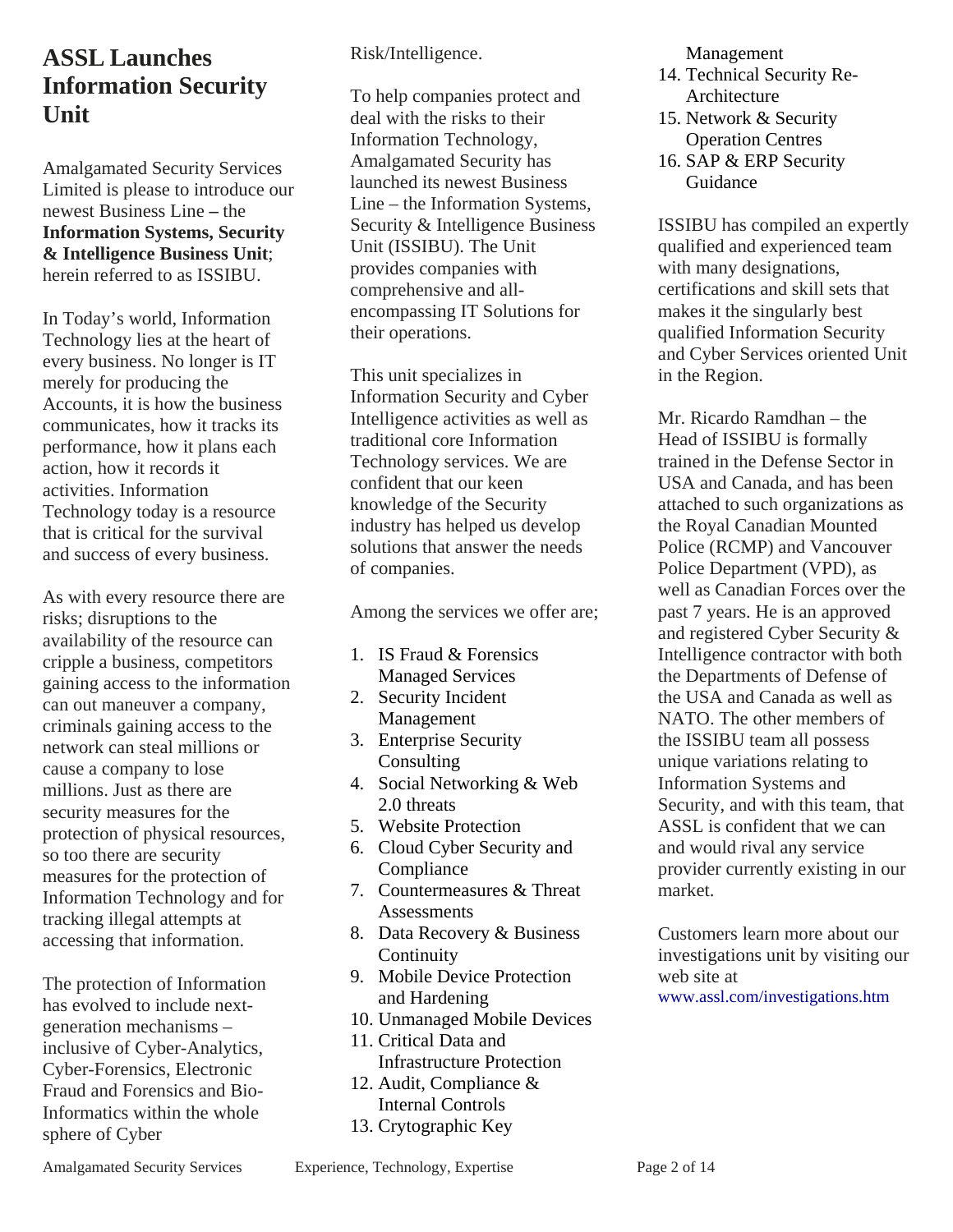### <span id="page-2-0"></span>**Are Your Information Security Controls Effective?**

#### *By Lee Hezzlewood*



Pretty much all modern businesses deal with information of some description. Whether its basic day-to-day accounting data on your own business, financial records of other businesses and individuals, or detailed personal and medical files on thousands of people, information exists within your business.

Unfortunately, whatever information you have in your business there's a pretty good chance that someone else wants it. These people could be simple criminals out to make a fast buck, organized crime gangs running a profitable if somewhat corrupt operation, competitors willing to try a little industrial espionage, or even nation states using your business to gain international advantage.

And your size and stature doesn't always have to be substantial indeed the Information Commissioner's Office here in the UK considers smaller businesses a weak link precisely

because they are small and often unwilling to invest in effective information security controls, and because they frequently supply to or work on behalf of major corporations.

So we've established that your business handles information, and that a threat exists to that information. The next question is what are you currently doing about it?

If you have existing security controls in-place, are they effective, both in terms of costs and protection? Do your staff understand their role in protecting information? And can and should you be doing more?

Now unless you have an effective system for testing and assessing your information security controls it's doubtful you can answer these questions with any degree of certainty.

So how do you go about measuring the level of information security within your business?

The 1st option is to trust in fate and hope that you never experience a breach. The problem with this approach is that it relies on your organisation never being targeted. Now of course it may indeed never be targeted directly. But I'm sure you would agree that's not the most sensible approach. Especially when all evidence suggests such attacks are on the increase.

Another option is to implement a process of measuring your own security controls. If you have the skills and resources this might appear the best solution and that

way you're not exposing your soft underbelly to 3rd parties. The downside of this is that like any internal process, you may be the victim of politics where the judgments and test results end up being skewed by internal issues and rivalries, making the results unreliable.

In addition, if reduced risk and improved security is your goal, with a long-term objective of possibly gaining some kind of certification (such as ISO-27001), then you really need an objective, unbiased opinion from a trusted business partner.

Which brings us to the 3rd option - find a suitable security assessment provider and have them do an assessment of your business.

Now obviously there are a number of solutions in this area. Many companies have fixedprice services that are primarily designed for small- and mediumsized organisations. If you are a large business or need something more thorough you might opt for an assessment performed on a consultative basis by an experienced individual or business.



If you wish to go down the route of certification you might need help in choosing an appropriate certifying body and then assistance implementing the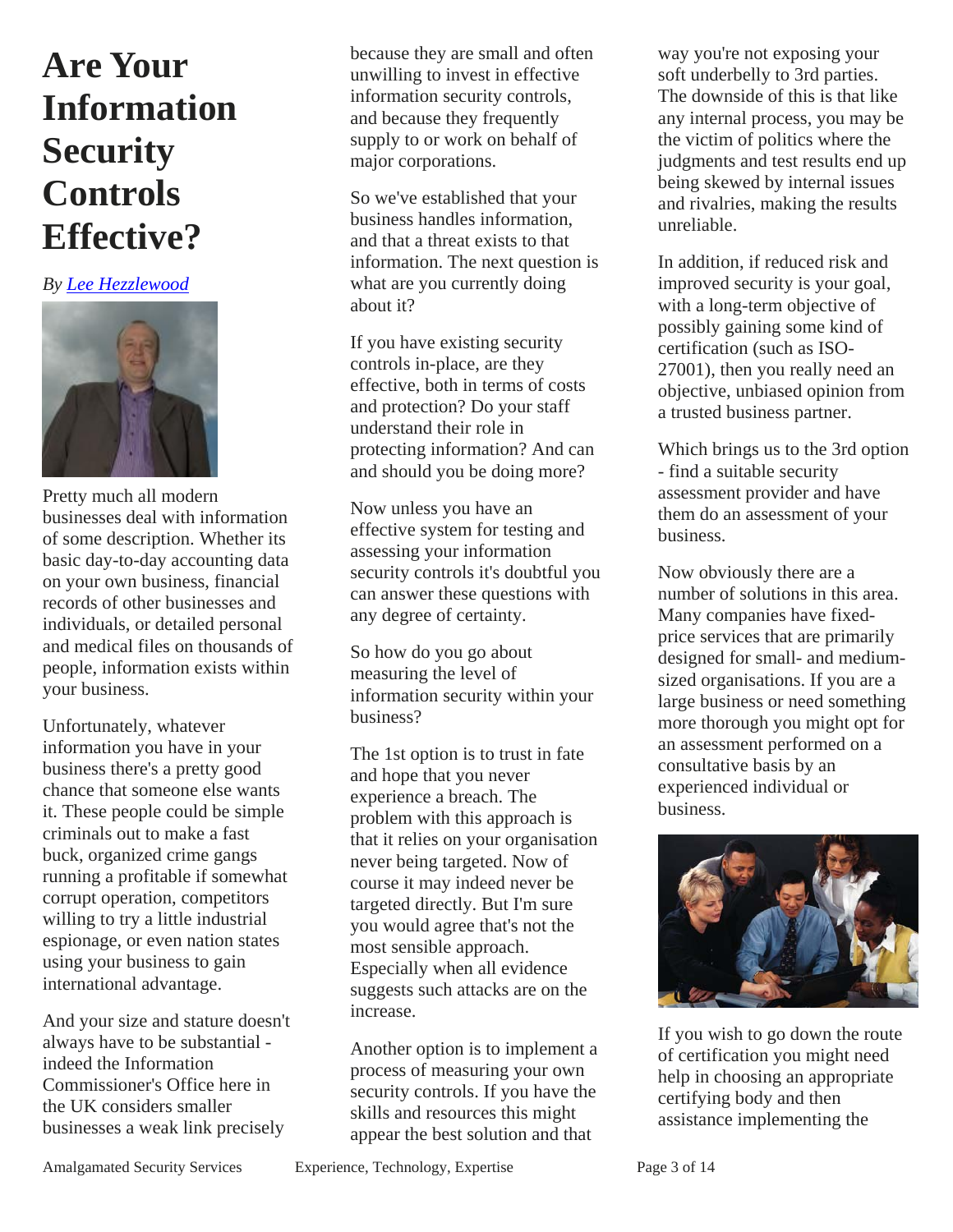<span id="page-3-0"></span>controls, policies and systems needed to obtain certification.

Whichever option you go for in the end you are far better off ensuring you properly assess your information security controls than simply crossing your fingers and hoping for the best. Your business and your customers are depending on you!

Lee Hezzlewood is the founder of Secure Thinking, a UK company providing specialist services in Data Protection and Cyber-Security. For more information on information security for SME businesses take a look at our Managed Security Services.

Article Source: Reprinted from EzineArtilces.com

### **Hotels, Laptops and Identity Theft!**

#### *By Dave Ostler*



When people travel, it is not uncommon for them to take their laptops or other wireless devices with them. Whether they may be travelling for business purposes or for a family vacation, they may want to receive email, stream media, or work on

presentations. Most of these activities require some sort of connection to the Internet. For those with smartphones, the connection is already in place. But for many others, a laptop or iPad is really the preferred tool, and connecting to the hotel's free wireless Internet connection is their best option, as to not use up precious data minutes through their wireless provider.

Whenever a computer or other wireless device connects to the Internet, many of the software applications installed on the device search their "homebase" for updates. In fact, most applications are programmed to do so. When an application finds an available update, it prompts the user to install the update. In general, software updates are desirable. Updates provide critical patches for security vulnerabilities and bug fixes for other glitches, all in an effort to provide the user with a safer, more secure, and better user experience.

Recently, some hotel guests are finding that simple updates via hotel wireless networks are leading to big headaches, and that is because the updates are not from the software provider; they are from criminals!

#### **How an Attack Works:**

While staying at a hotel, a user connects to the hotel wireless Internet and soon gets a popup for a popularly installed application claiming it is out of date and that there is an update available. The user decides to go ahead and install the update, but instead, what they are really installing is malicious software

that criminals use to steal their personally identifiable information and commit fraud.

Cyber criminals have cleverly infiltrated the hotel's wireless Internet connection and routinely scan for newly connected devices. Once they find one, they will display a popup window for a piece of software commonly found on all computers or devices in hopes to entrap the user. If the user proceeds with the update, the malicious software now places them at risk for identity theft.



**How to Defend Yourself:**

Whether you find yourself travelling a great deal or only occasionally, you can defend yourself against this type of attack. When you receive a popup prompting you to update software, check the certificate to see if it is registered to the actual software vendor. If it is not, do not install the update. You can also visit the software vendor's website to see what the latest software version is. Does it match what the popup claims? If not, don't trust it.

If at all possible, you should always wait until you return home or to work where you will have a trusted and safe Internet connection by which you can download and install the update.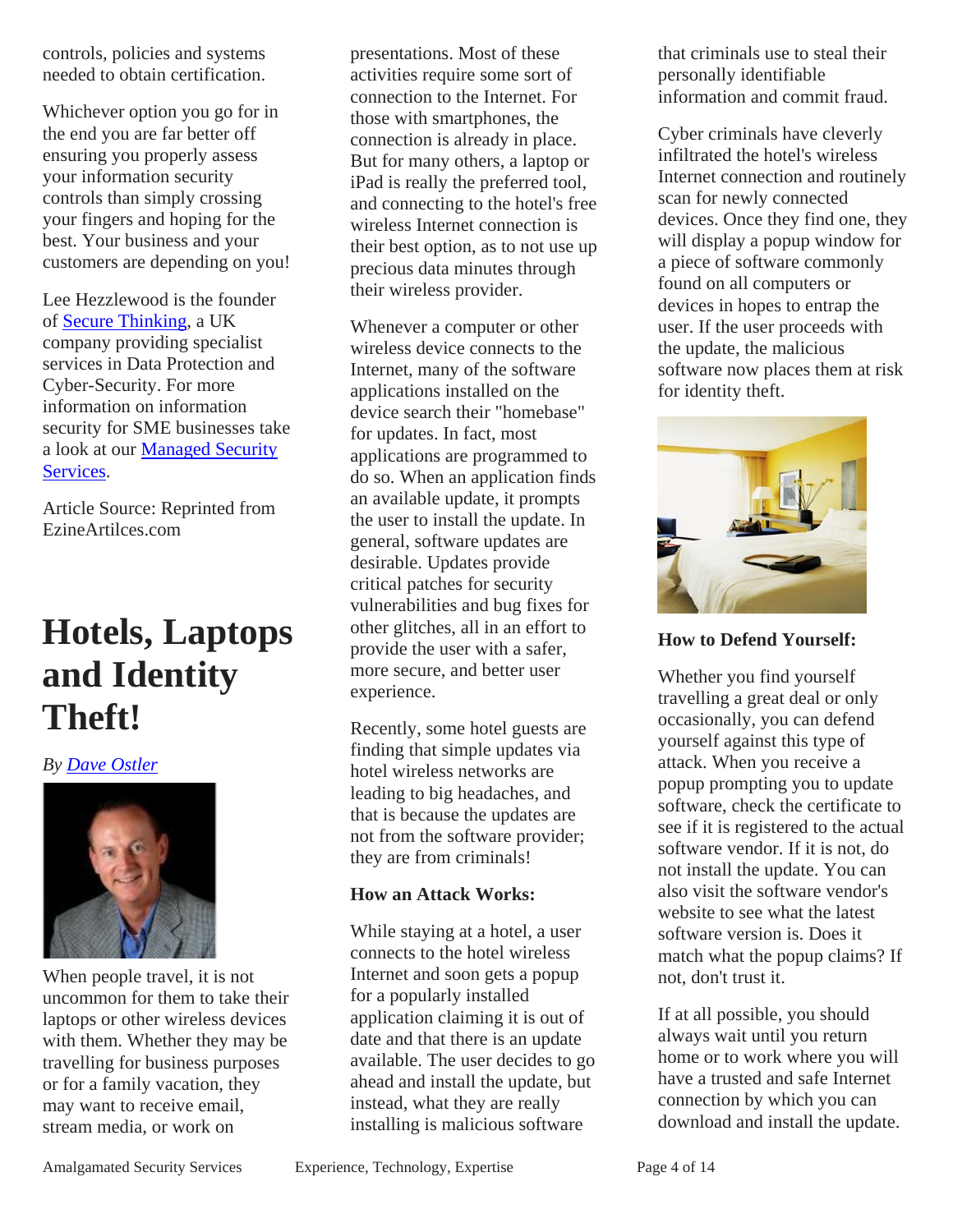<span id="page-4-0"></span>One way to protect yourself while traveling from unsecured hotel networks is to use a personal network of your own called a virtual private network, or VPN. A virtual private network is a dedicated connection between networks. A VPN creates a secure tunnel and encrypts your data through the dangerous cloud of the Internet. A VPN changes your virtual location by assigning you a different IP address. A VPN controls the traffic to and from your computer, keeping your online information activity secure, private and anonymous. VPNs also provide Antivirus, Malware and Trojan infiltration protection as well as encrypting your data. A VPN is much more secure than a typical public network because fewer people are using your specific VPN, and even if someone does get unauthorized entry, the attacker will not be able to read the data because it is encrypted at such a high encryption rate.

If you are interested in setting up a VPN simply do a web search for "VPN" and the most popular VPNs will pull up in your browser. VPNs are easy to use and are available for computers, smartphones and tablets.

In addition, if your home's wireless network is not secure, you should make every effort to secure it before you proceed any further. By not having a safe and secure network you open yourself up to these types of attacks.

Another way to protect yourself is to update your system before you travel on vacation. This will allow you to know that your

system is already up-to-date and that the popup you see is probably bogus.

Whichever route you take, be sure to stay alert. It is rather easy to fall victim to this type attack, especially if you like to keep your system or devices up-todate. When in doubt, ask yourself if you could survive without the update until you return home. Chances are you probably can.

Article Source: Reprinted from EzineArticles,com

### **Social Engineering and Operations Security: How the Human Element Is the Weakest Link**

*By Dean Soto* 



When businesses start planning their security strategy, especially information technology security, the tendency is to put an emphasis on technical measures.

That is, we think that having the latest firewalls, intrusion detection devices, and solid security management processes are going to be the foundation that keeps the organization safe from the bad guys. Well, the truth is that no matter how many cool gadgets and tools you have in your arsenal, you will always have one gaping hole that puts your company at risk - your people.

The two big concepts that this article is going to touch on are Social Engineering and Operations Security. Although different, they both play a major role in the success of a security program or its demise.

Social Engineering, in essence, is the use of psychological and sociological methods to gain information that would otherwise be off limits to unauthorized individuals. These methods may range from a simple email to a more complex ruse that involves multiple attempts to gain information. A large-scale example of this occurred in early 2012 in which there was a rash of people being telephoned by individuals claiming to be "Windows" and that their computer had a virus that needed to be removed right away. The caller would then lead the unsuspecting employee to a website that would download malware, or have them pay for fake anti-virus software.

The problem with social engineering is that it is very hard to defend against. The reason being is that, although a strong security education program may be in place, often the person doing the social engineering has

Amalgamated Security Services Experience, Technology, Expertise Page 5 of 14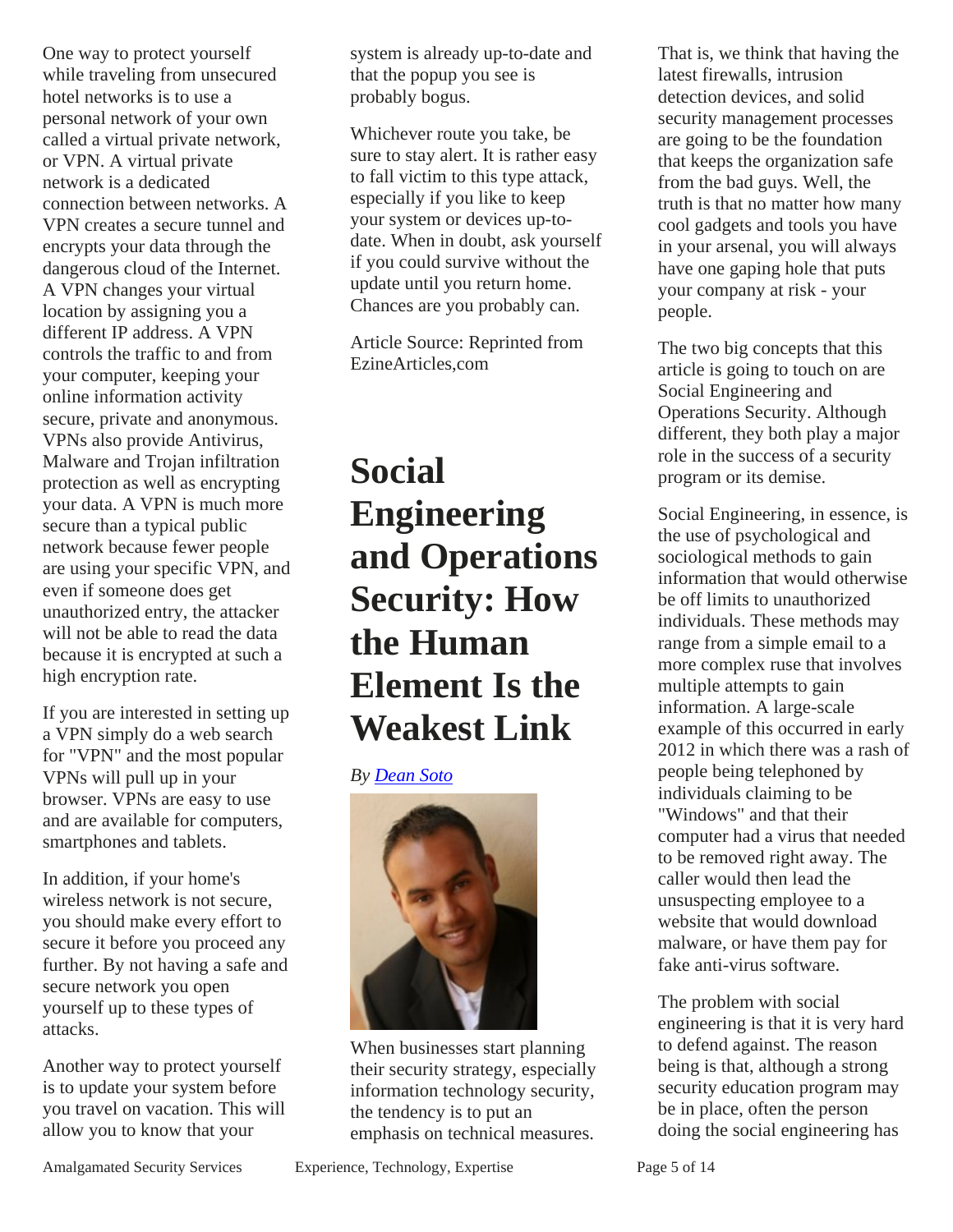<span id="page-5-0"></span>already researched the target organization to find holes in their armor. Often little pieces of information are collected from various personnel and are eventually put together in order to fully compromise a system and this is where Operations Security comes in.

Operations Security (OPSEC) focuses primarily on keeping small bits of seemingly harmless information out of the hands of those that wish to do harm to an organization. There is a systematic series of steps to follow in order to ensure a good implementation of OPSEC.

The first step is to identify critical information. Often, companies have no idea what systems or information is crucial to keeping their business afloat. That being said, once the mission critical items are identified, you can then start moving toward protecting them.

Second, you need to assess the threats. Who is out there that would want your information? Once you figure out the threats that are out there, you can start to understand how those threats may try to approach your employees and what information they might ask. You will also start to see how much support they may have, whether it is just a lone person or an entire state sponsored group trying to penetrate your organization.



Third, you must analyze the vulnerabilities to those critical assets. Having a realistic view of your security holes is vital to be able to implement any safeguards. Often, large amounts of data are leaked because lower level personnel have far too much access than is needed to do their job. Once a social engineer fools them and gains access to their system, the keys to the kingdom are theirs.

Fourth is an assessment of risk, which is often overlooked. Not all threats and vulnerabilities may need to be mitigated, and some threats may have a low probability of occurrence. Sometimes the cost of implementing a safeguard may be more than the cost of a compromise. The point is that there is a lot of stuff that *could* happen, but what's the likelihood that it will?

Lastly is the implementation of your OPSEC safeguards. This can only be done effectively when everything else has been appropriately analyzed.

When all is said and done, the human element in security will always be the weakest. The

beauty of melding the knowledge of Social Engineering with OPSEC is that rather than just relying on security education of your employees, you can have a systematic way of mitigating the risk involved with Social Engineering.

Dean Soto is a business consultant that's passionate about sharing entrepreneur concepts. He also provides tools such to help you make your first sale. Download his simple but effective business proposal template!

# **Misconceptions About Your Businesses Network Security**

*By Dave Ostler* 



In a survey conducted by Ponemon Research on behalf of Juniper Networks, 90% of the respondents said their organizations' computers had been breached at least once by hackers over the past 12 months. Ponemon Research surveyed 583 companies located in the US with an average of 9.5 years of business experience. Nearly 60%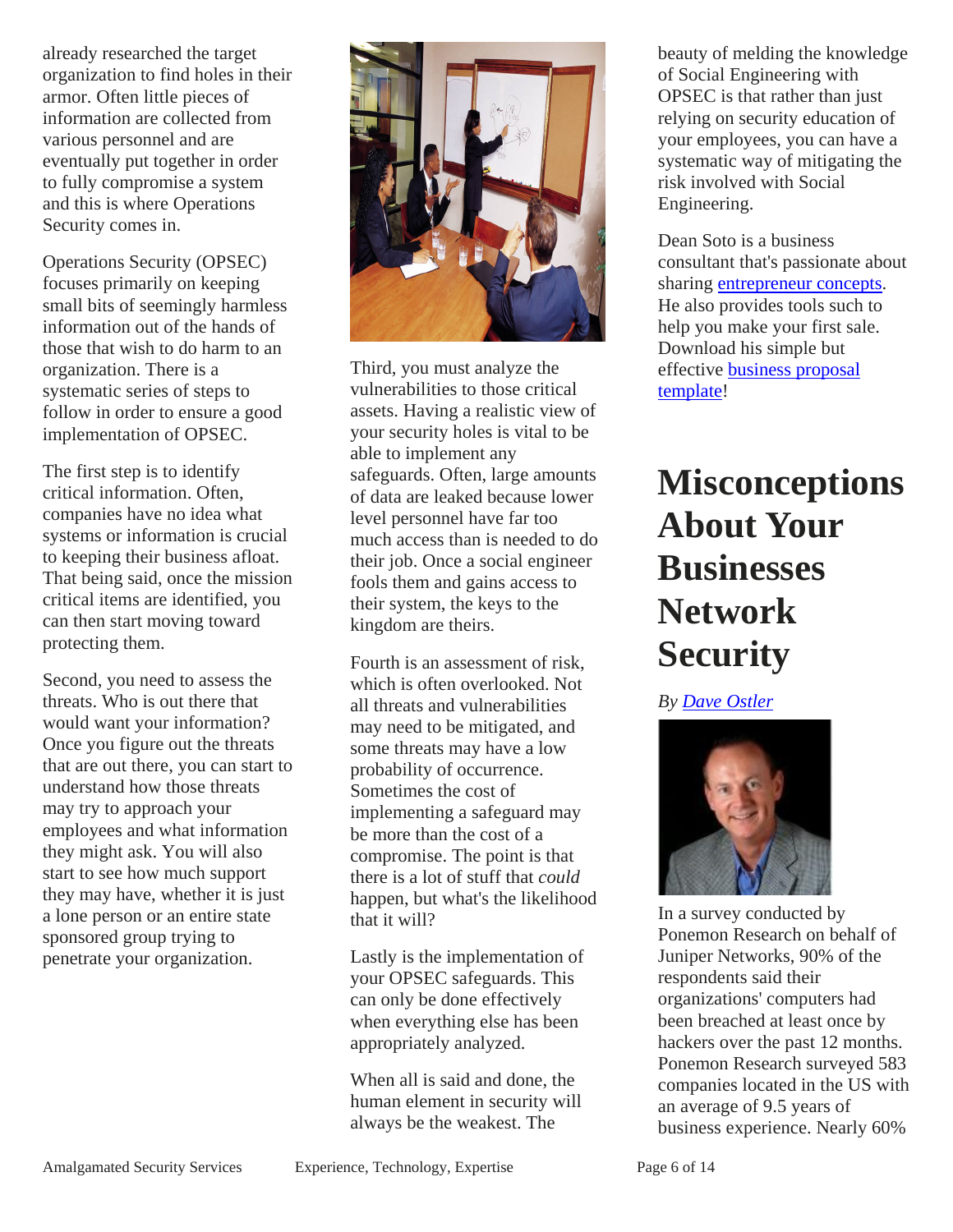reported two or more breaches over the past year. More than 50% said they had little confidence of being able to thwart off further attacks over the next 12 months. Those numbers are significantly higher than findings in similar surveys, and they suggest that a growing number of enterprises are losing the battle to keep malicious intruders out of their networks.

"We expected a majority to say they had experienced a breach," said Johnnie Konstantas, director of product marketing at Juniper, a Sunnyvale, California based networking company. "But to have 90% saying they had experienced at least one breach, and more than 50% saying they had experienced two or more, is mind-blowing." Those findings suggest "that a breach has become almost a statistical certainty" these days, she said.

The organizations that participated in the Ponemon survey represented a wide crosssection of both the private and public sectors, ranging from small organizations with less than 500 employees to enterprises with workforces of more than 75,000. The online survey was conducted over a five-day period earlier this month.

Some of the findings are as follows:

· As a result of these multiple breaches, more 34% of respondents say they have low confidence in the ability of their organization's IT infrastructure to prevent a network security breach.

· Insufficient budgets are an issue for many organizations in our study. 52% of respondents say 10% or less of their IT budget is dedicated to security alone.

· The financial consequences can be severe. When asked to consider cash outlays, internal labor, overhead, revenue losses and other expenses related to the security breach, 41% of respondents report that it was \$500,000 or more and 16% say they were not able to determine the amount.

· In the next 12 to 18 months, 47% say their organizations will spend the most IT security dollars on network security.

Roughly half of the respondents blamed resource constraints for their security woes, while about the same number cited network complexity as the primary challenge to implementing security controls. The Ponemon survey comes at a time of growing concern about the ability of companies to fend off sophisticated cyber attacks. Over the past several months, hackers have broken into numerous supposedly secure organizations, such as security vendor RSA, Lockheed Martin, Oak Ridge National Laboratories and the International Monetary Fund.

Many of the attacks have involved the use of sophisticated malware and social engineering techniques designed to evade easy detection by conventional security tools. The attacks have highlighted what analysts say is a growing need for enterprises to implement controls for the quick detection and containment of security breaches. Instead of

focusing only on protecting against attacks, companies need to prepare for what comes after a targeted breach.

The survey results suggest that some organizations have begun moving in that direction. About 32% of the respondents said their primary security focus was on preventing attacks, but about 16% claimed the primary focus of their security efforts was on quick detection of and response to security incidents. About one out of four respondents said their focus was on aligning security controls with industry best practices.

Ponemon Research believes their research provides evidence that many organizations are lacking the right strategy to prevent cyber attacks against networks and enterprise systems. Their study suggests conventional network security methods need to improve in order to curtail internal and external threats.

Ponemon Research believes organizations should consider incorporating the following recommendation in their network security strategy:

· Understand the risk employees' mobile devices create in the workplace. The largest problem is created when laptops or other wireless devices are connected to an unsecure network; breaches occur involving lost of sensitive data. In addition, stolen laptop computers or other mobile databearing devices remain a consistent and expensive threat.

Studies consistently show that the cost of cyber attacks is increasing in the US; in fact it's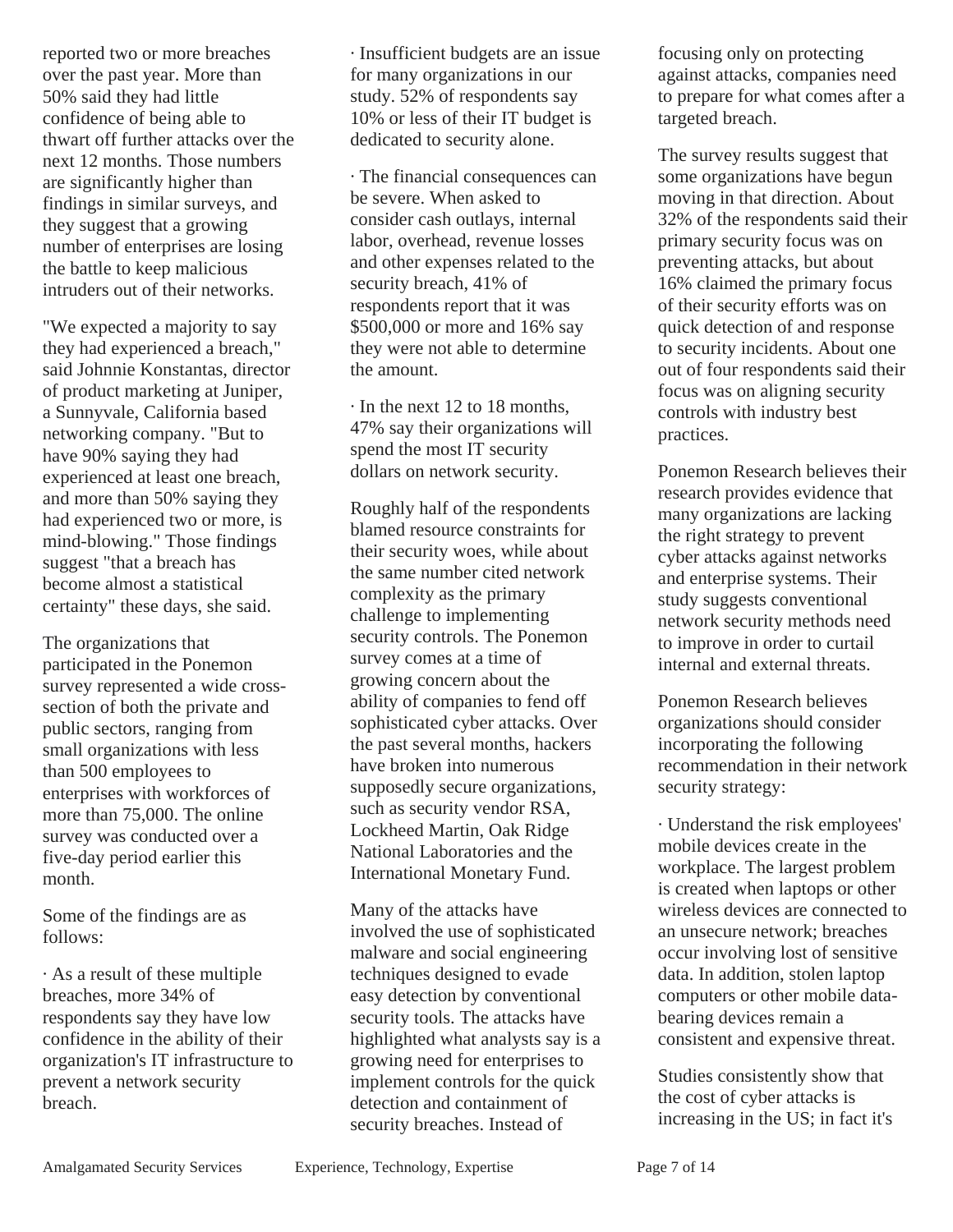<span id="page-7-0"></span>the largest growing crime in the US. Reducing an organization's vulnerability to such attacks through the utilization of a virtual private network, and a combination of proper staffing, enabling protection technologies and training programs can help prevent the pattern of multiple breaches experienced by so many companies in the survey.

Article Source: Reprinted from EzineArticles.com

> **If you are interested in having First Aid Training or Defensive Driving Training for your staff, contact Amalgamated Security**

### **How Did They Gain Entrance to My Home?**

#### *By Douglas Harper*

We want to think burglars are stupid, so stupid they can't get a real job. We want to believe they are lazy. Not true, burglars are just misdirected in the use of their talents and believe me some of them are very talented. I will act as the burglar and tell you how I got into your house and why I choose you.



- You know me, I delivered your refrigerator, cleaned your carpets and painted the trim on your house.
- I saw your alarm control panel at the front door through the decorative glass.
- I watched your house for newspapers piling up.
- I was the first to notice your lawn was not trimmed for over a week.
- When you didn't remove the flyers I taped to your front door, I knew you were not home.
- I hate alarms over the sink and motion detectors, and even worse I hate window alarms on the second floor, thanks for not installing them.
- Without an alarm system you actually gave me a few more minutes to select the items I wanted to steal, and those alarms wake the neighbors and get the police involved.
- I'm glad you had no security cameras, I hate that the police use video surveillance system recordings as evidence.
- Thanks for hiding your valuables in the sock drawer and medicine cabinet. Did you really think I wouldn't lift the mattress? You should have gotten a diversion safe.
- Thanks for turning off all radios and televisions. I like working when it's quiet.
- Didn't you tell your neighbors to watch over the house and didn't get one of those dog alarms. I hate nosey neighbors and dogs.
- When I saw that 60" flat screen TV carton by your trash can, I selected your house to rob.
- Thanks for the extensionladder in the backyard; I had no trouble getting into the second story window.
- You forgot to set that alarm system because you were only going to be gone for a few hours. Thank you!
- I'll tell if your home by knocking and pretending to offer handy man services. You don't need to check me out or notify the police, as I would never rob you.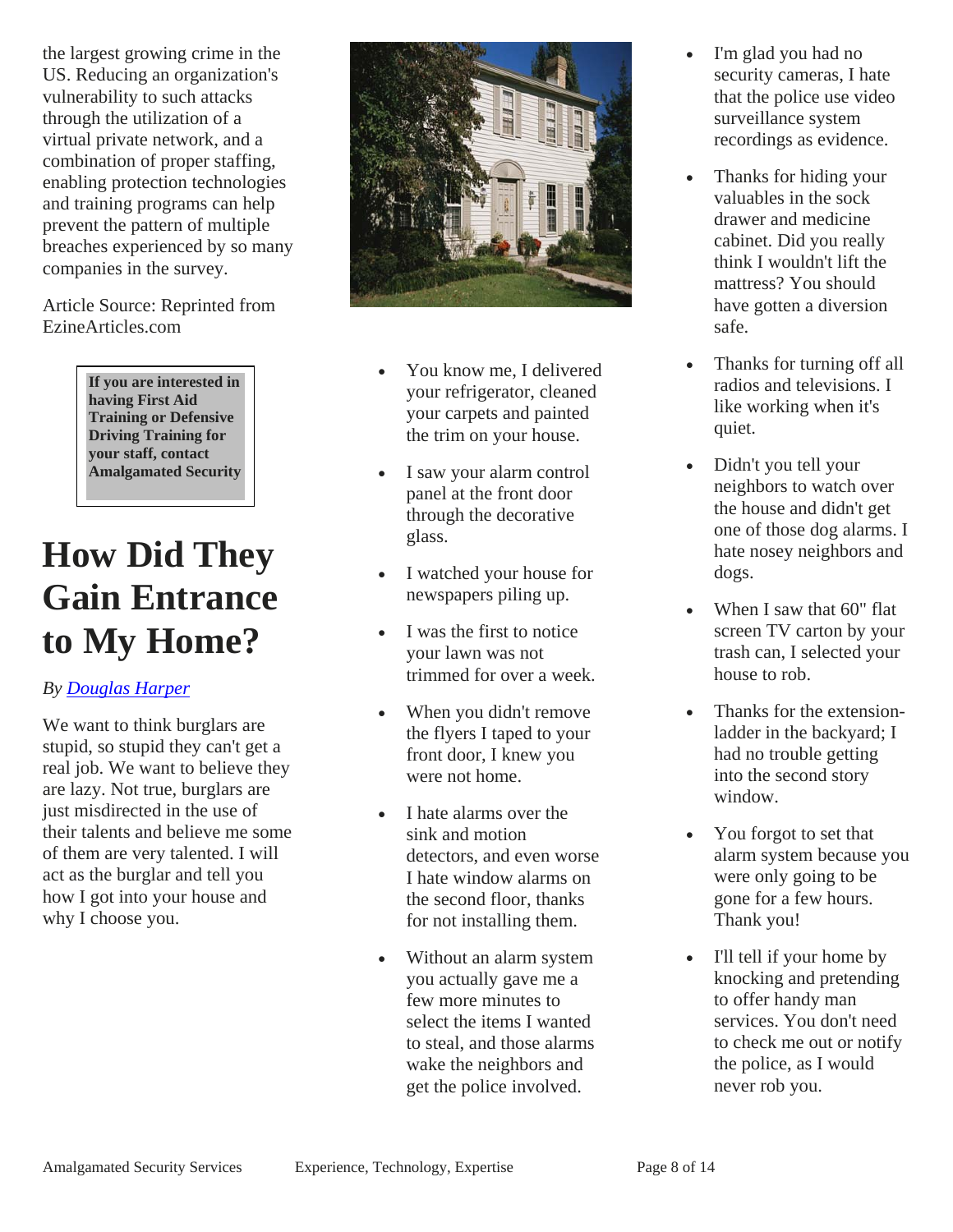- Nasty day, rain, cold weather and you are in a hurry to get going. Forgot to lock the door? I work in good or bad weather, I really don't care.
- If you hadn't let me use your bathroom last week when I was working in your yard, I couldn't have unlocked the bathroom window.
- You live in a safe neighborhood, so don't worry about remembering to lock the door. I knocked and you didn't answer, I tried the knob and got lucky.
- Thanks for leaving all window blinds and shades open for me so I could select the items I wanted to steal.
- Remember you announced your vacation on Facebook; it was very easy for me to look up your address.
- You had a safe! I'm glad you didn't bolt it down, so it was easy for me to pick up and carry it out.
- When you saw me in your backyard, it was all right, because I had a clipboard.
- When you bought that diversion safe, I'm glad you didn't put it into the kid's room as I hardly ever take time to go there. It was so handy on the counter looking out-ofplace.

 Before you left, you cracked a couple windows open for fresh air. I would have closed them if I suspected rain.

Now let's look at what we can do to deter a burglar from entering your house and stealing your possessions. First make sure all windows are locked and use a door brace on sliding glass doors. Install dead-bolt locks on the doors and use the locks that require a key from both sides. Get a couple timers for lights to make it look like someone is occupying the house at night. Trim your hedges around windows and mow your lawn just prior to leaving. Get a security camera or camera system. The security camera's presence will deter a burglar, but if they ignore the camera, you have a video record to take to the police. Fake dummy cameras can make your video system seem bigger than it really is and a barking dog alarm will deter a burglar. Enhance your video security with "Beware of Dog" signs and security system stickers. Obtain diversion safes for money, valuables and jewelry.



Upgrade your outdoor lighting with motion sensing lights. Keep your garage door closed and if you purchase high dollar items, keep the boxes in the garage until you can cut them up or drop them off at a commercial disposal site. Lock ladders to the wall with a chain and lock up any pry bars, crowbars and other "tools of entry" in your toolbox. Don't make it easy for them to rob you.

If you have purchase and existing home or rent your home or apartment, a wireless alarm system is easy to install and very inexpensive. The wireless alarm system can dial the police and others to alert them of an intrusion. Glass breakage or window alarms and motion detectors are a necessity to make the alarm fully effective. If you have a friend or relative you can trust, have them stop by the house to collect mail, put out the trash and check the premises at least twice a week while you are gone.

If you have a rather large home or detached buildings with tools and equipment you can purchase a Voice alert system to tell you someone has entered a part of the house that is vacant or one of your out buildings. This alarm can be set to give you different messages such as "car entering driveway", "person entering the pool" or "someone entered the garage". You can put the receiver in your bedroom, home office or kitchen to give you a feeling of security while you focus on other things.

If you have been robbed, you are very likely to be robbed again, unless you change things.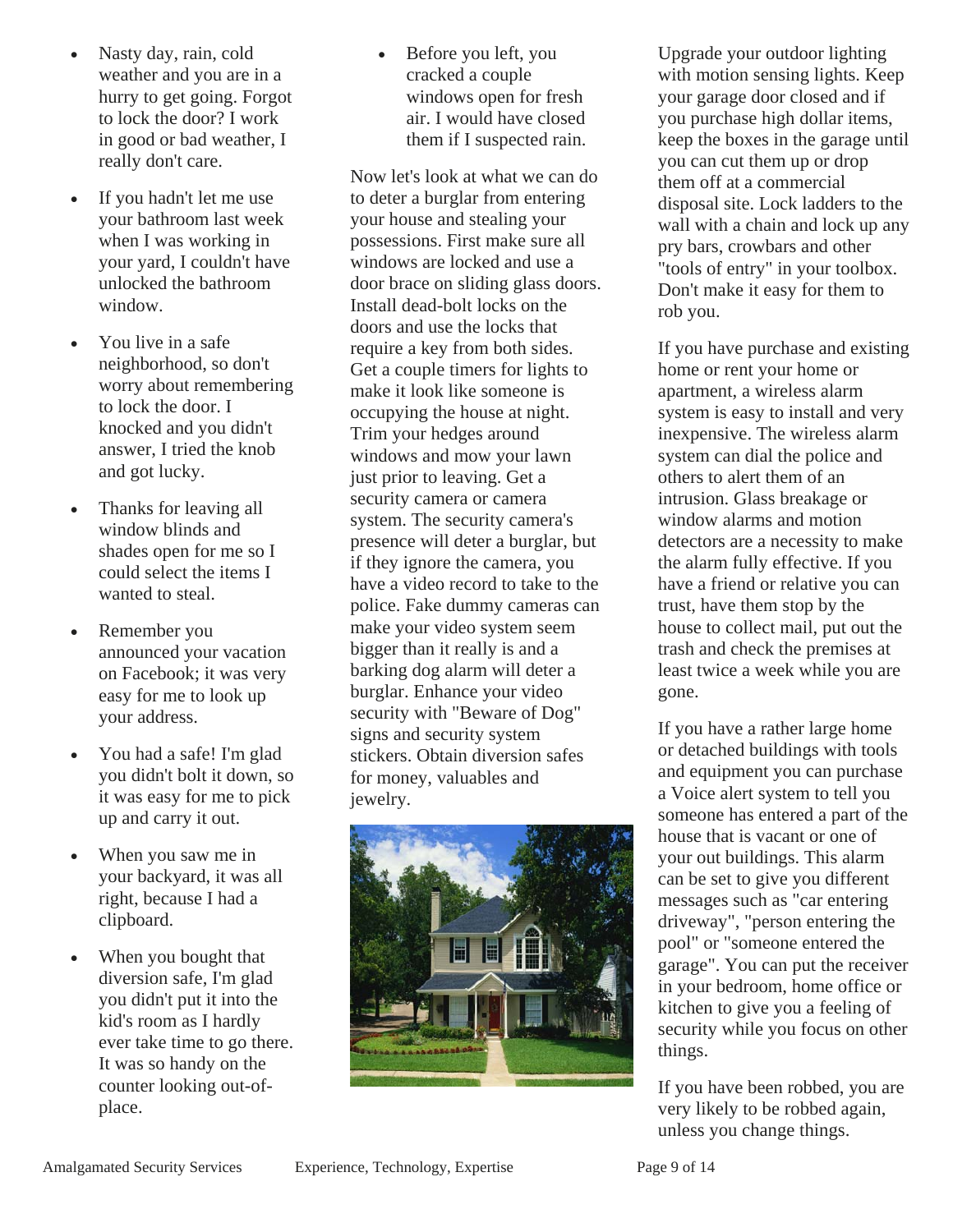<span id="page-9-0"></span>Whatever it was that attracted them in the first place makes you a target to be robbed again. A typical home can be equipped with a video camera security system, a wireless alarm system, door braces and a voice alert system for under \$1,000.00. This is very inexpensive insurance for your valuables, and should bring the cost of home insurance down to help you pay for all this equipment.

Doug Harper is a former Marine having served in Viet Nam, later becoming a drug and prisoner transport officer and an airline pilot. Doug retired from the airlines in 2011 and opened Harper Stores, LLC that owns Sharper Safety http://www.sharpersafety.com and Sharper Defense http://www.sharperdefense.com.

Article Source: Reprinted from EzineArticles.com

> **Amalgamated Security provides a full range of security services, which include: Cash Services Electronic Security Access Control Investigations Data Storage Courier Services Guarding Services Alarm Monitoring Response Services**

# **Information Security Programme Management and Your Business**

#### *By Andrew Leith*

The management of an information security programme is a significant project for a business owner or manager, and will not happen of its own accord. When you plan your project, it is important to be clear about both where you are at the moment and also what you wish to achieve. The best results by far are gained by implementing and managing security as an overall programme, rather than adding occasional unrelated security countermeasures (such as a firewall) on an ad hoc basis.

**Information security programme management** is often viewed by managers as something that "just happens" of its own accord. Nothing could be further from the truth. In fact, it reaches into so many disparate business functions, and involves so many people, that it is arguably one of the most complex areas to manage successfully. Ideally, the Chief Information Security Officer (CISO) needs all of the following attributes:

• In-depth knowledge of specialised technology, such as firewall types, computer network configurations, and

cryptographic algorithms, for the purposes of computer security. • In-depth knowledge of recognised standards (such as ISO 27001) to a level which enables the CISO to implement the standards in full for a given organisation.

• Experience of writing customised policies and procedures for a given organisation, based on the CISO's experience of industry best practice.

• Knowledge of relevant legislation and industry regulations, and how to comply with them, together with experience of liaising with the company's legal department.

• Familiarity with methods of workplace training and awareness-raising, plus experience of liaison with the HR department concerning contractual clauses.

• A working knowledge of human psychology as applied to workplace behaviour and computer security.

• Experience of conducting IT audits and liaising with external auditors and consultants.

• Experience of managing an information security team (for larger organisations).

• Experience of managing a significant budget and liaising with vendors.

This is a demanding set of requirements, and few people perform equally well on all points. Just as obviously, the tentacles of information security reach into every part of even a large organisation, making the job of the information security manager even more challenging than other managerial jobs.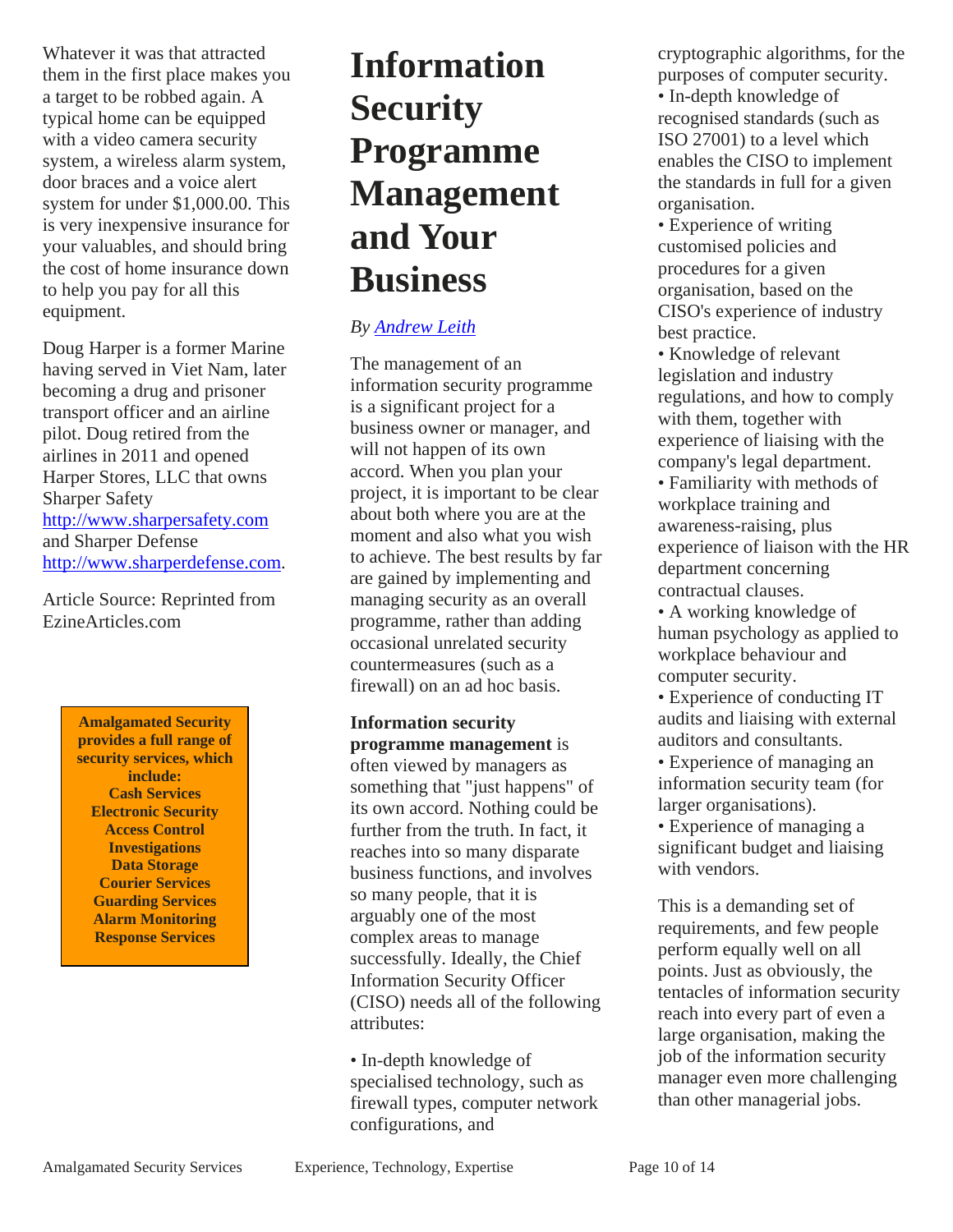<span id="page-10-0"></span>However, help is available from several sources. Chief among them is the ISO 27001 standard, which specifies the design, implementation, monitoring and improvement of an information security management system. This standard and its sister standard ISO 27002 together represent the distillation of best practice in this area. Becoming compliant with these standards will go a long way towards easing the burden of information security programme

management. In addition, help and advice can be obtained from professional networking events with one's peers in the same town or city, as they will be affected by exactly the same local conditions. Finally, reading relevant periodicals can help to provide insight into commonlyencountered problems.

In brief, information security programme management should be viewed as a substantial project in its own right, demanding an extraordinarily wide range of expertise and experience. Organisations need to budget resources to ensure the job is done properly, since it will not happen of its own accord.

Andrew Leith is a security consultant at commissum, a UKbased information security consultancy specialising in penetration testing, vulnerability assessment, ISO27001 consulting services, and security configuration of enterprise systems.

# **How to Keep Your Kids Protected When You Need To Leave Home**

#### *By Cori Baker*

If you are a busy career man or woman, it might be quite challenging for you to balance your work and your responsibilities with your children. Some working parents might need to leave their homes for a certain amount of time. This means that they have to leave their kids alone or under the guidance of another adult.

Some parents consider this a daunting experience. Fortunately, you can still keep your kids safe and secure even if you are not there to personally take care of them. Before you leave, make sure that you have planned these things:

It might be necessary for you to make a schedule for your kids. If you are going to have another person take care of the children, this list can also be beneficial to him or her. Create this schedule as early as possible. Make sure that you have not forgotten anything. This schedule will include activities that the kids need to do at school or out of it. The tasks that they need to complete at home should also be added into this schedule. Making your kids stick to a schedule allows the temporary guardian to

check if there are problems or if everything is alright.

The guardian of your kids has to be aware of the typical meal times, the time when your kids need to be in bed, the amount of time they have to play, etc. As much as possible, entrust your children to people that you know and those who are familiar with your family's schedule. If you are going to leave your children to a stranger, that might not be a very wise thing to do. Taking care of the children can be a very difficult task especially if they have not warmed up to the person who's going to be with them. Also, you might put your kids in danger.



Reinforce the safety measures that you have at home. If you think the locks in your doors won't be enough to keep intruders out, add a more effective lock. Repair damages on the doors and windows. If you have an alarm system, make sure that this is working perfectly.

You might have already taught your kids how they should react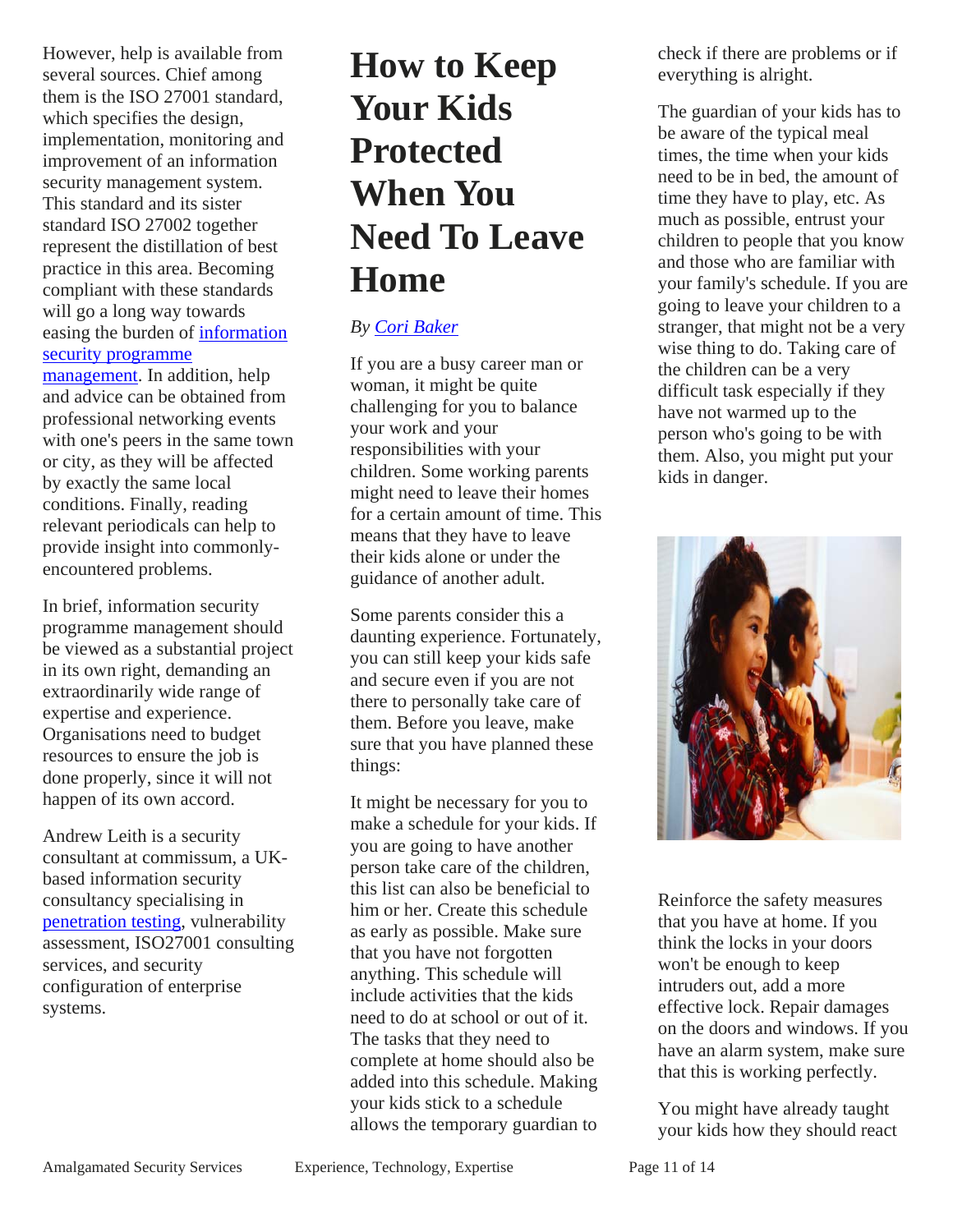<span id="page-11-0"></span>if they sense danger when they are out of the house. However, you should also teach your children about the basics of staying safe while inside the house. Be stern about not inviting friends over to the property, except for friends and neighbors that you already know and trust. Make your kids realize about the possible dangers of their potential irresponsible behaviors. If they realize the threats that are present, they will know what correct things they should be doing.

As much as you can, check on your kids. With the variety of electronic communication devices that are present these days, there can be no plausible excuse for not checking on your children even if you are a thousand miles away. Set up regular meeting hours by which you and your children can talk on the phone or see each other through video call.

Cori Baker loves writing for beststungun.com/ which is a reliable source of information for pink taser as well as a host of related products.

> **Amalgamated Security provides a full range of security services, which include: Cash Services Electronic Security Access Control Investigations Data Storage Courier Services Guarding Services Alarm Monitoring Response Services**

### **Protect Yourself Against Homeowners' Association Fraud**

Groups run by volunteers that hold money on behalf of all their members are increasingly vulnerable to insider scams, such as homeowners' association fraud.

Unscrupulous employees or board members exploit the fact that most volunteers likely know little or nothing about financial management to "cook the books" or channel money to contractors who pay them a kickback.

They know too that volunteers are often pressured for time and may not scrutinize activities in the way that paid officials would do.



In one recent example in Nevada, Federal investigators claim to have uncovered a single scam involving several homeowners' associations whose alleged crooked board members placed lucrative lawsuits and other work with attorneys and contractors

involved in the scheme.

Even worse, the Feds contend the perpetrators used dishonest and threatening tactics to get their stooges elected to the boards, sometimes buying condos they never even lived in but which entitled them to stand for election.

This may be an extreme example, but the fact is that any volunteer-led organization - charitable organizations, trade associations and even religious groups -- runs the risk of an insider scam, although community association or homeowners' association fraud is the most widespread.

And it's not unusual for losses and liabilities to run into millions of dollars.

Donna Berger, executive director of the Community Advocacy Network, which represents homeowner associations said in a recent article in Florida's Sun-Sentinel newspaper: "Fraud is an ongoing threat to associations. And the likelihood of being a victim escalates during bad times.

"Association boards are run by volunteers who take time away from families, jobs and hobbies to serve. Con artists know these time constraints and divided attention might leave an opening."

Usually, the scam is not part of an organized plot but simply the action of an opportunist who is either greedy or in debt and often feels entitled in some way to help themselves (for instance, if they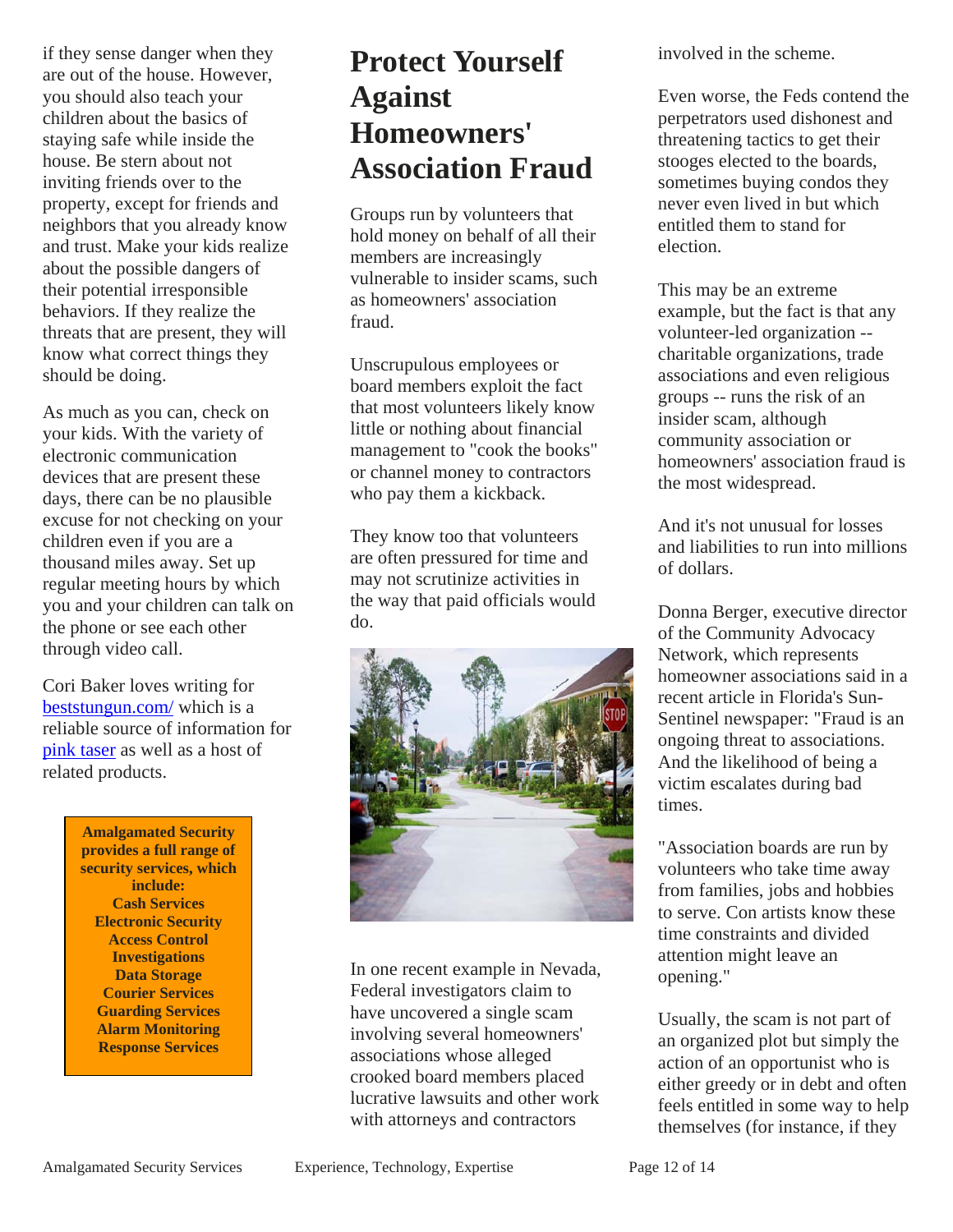have a grievance, such as feeling they've been treated unfairly).

These three characteristics - opportunity, motivation and rationalization -- are what crime experts call the "fraud triangle."

As CPA Arlen Lasinsky told the Chicago Tribune: "The standard reasons someone commits fraud are drugs, alcohol, gambling, boyfriend, girlfriend and medical bills. Lately, with the recession, it's also to buy groceries and make the mortgage payment."

The crime comes in numerous forms, from dipping a hand into the petty cash or using an association credit card for personal purchases, to altered bank statements and checks or bogus invoices for work that has never been done.

The loss of money by this means it is not only a hit for the organization affected; it is also a potential threat to board members -- in the shape of lawsuits filed by aggrieved association members alleging breach of fiduciary duty.



Whether you are on the board or just a concerned member of such an organization, it's in your interests to ensure that all possible safeguards are in place.

Here are 10 things you can do, or encourage the board to do, to reduce the risk of fraud and/or protect the organization.

1. Ensure all board members and employees are thoroughly vetted and that the election or hiring process is "transparent" -- that is, not secretive.

2. Keep a wary eye out for a board member or employee who seems to be living beyond their means or who never takes vacations (because their crime might then be uncovered).

3. Question any delays in circulating financial statements and other organizational documents.

4. Segregate responsibilities - that is, have different people responsible for signing and banking checks and a third person for reconciling the two. Require two signatures on all checks.

5. Require at least two original copies of bank statements (that is, direct from the bank, not photocopies provided by someone inside the organization).

Scrutinize statements, looking for individuals or companies with similar names (one may be a legitimate recipient, the other not).

6. Set up a "positive pay" arrangement with the homeowners' association bank.

Under this system, you send your bank a list of checks that have been authorized and they then compare it with the actual checks they have.

7. Set a limit on invoice amounts that can be paid without full board authorization. Perform regular spot checks on invoices (from just one company but choosing a different company each time).

8. Download "Preventing Fraud: How to Safeguard Your Organization," a free useful guide aimed specifically at nonprofit organizations produced by the former National Center for Nonprofit Boards (now known as BoardSource).

Get it here (PDF reader required): http://clicks.aweber.com/y/ct/?l= EPyWa&m=JiC8WIMRgGtWfo &b=C2oOoJ1BQCH1.Q8lnEhpL g

9. Have your accounts independently and professionally audited, preferably every month but at least once a year.

10. Finally, just in case the worst happens, ensure you have full compensation protection through employee fidelity bonds, and directors and officers insurance (known as "D&O").

None of these measures individually will likely be strong enough to spot or stop homeowners' association or other nonprofit fraud, but when combined you'll find they create a formidable defense.